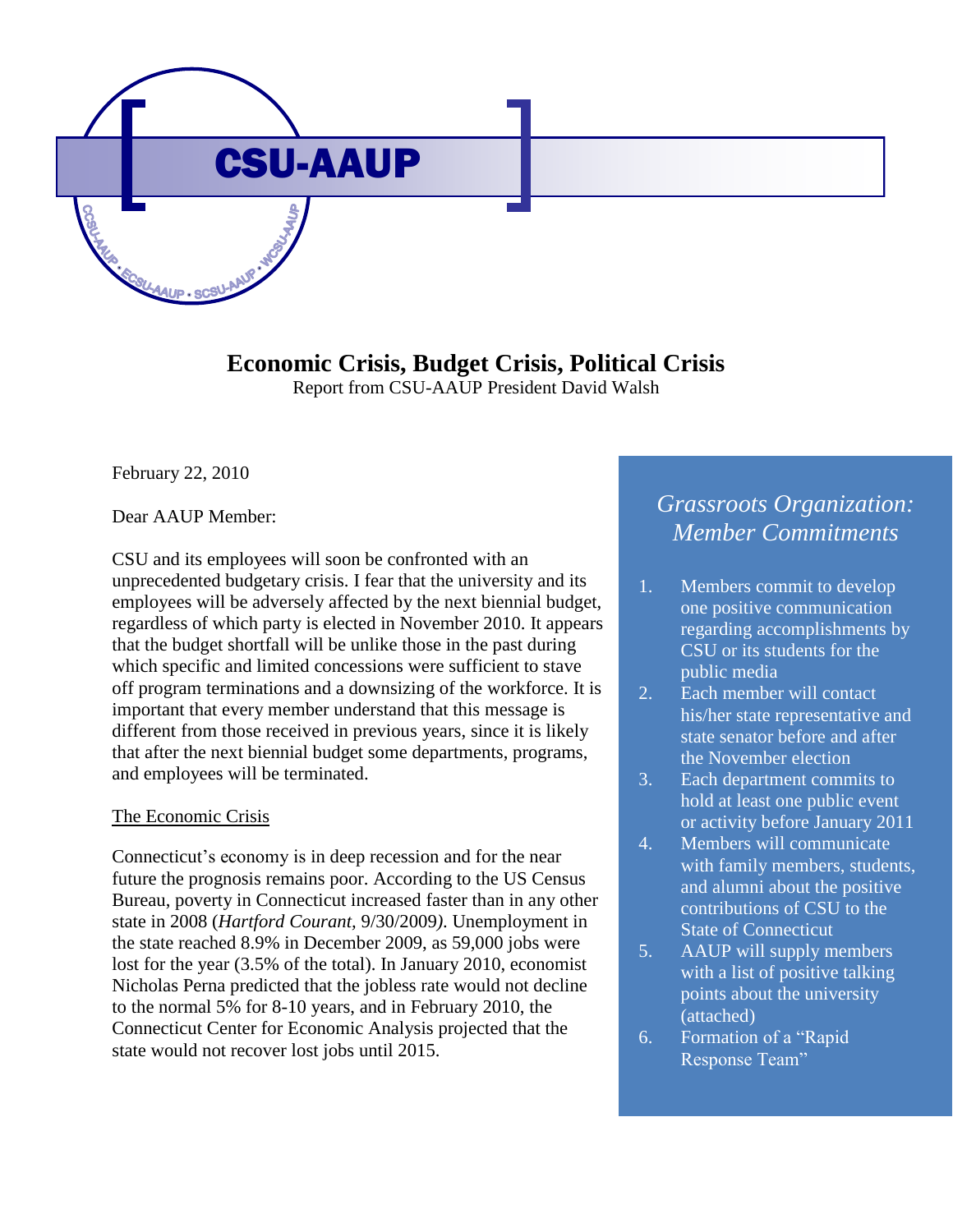### *Warning Signs*

- 1. Governor Rell creates a bipartisan committee on "State Government in the Twentyfirst Century". The anticipated outcome is the downsizing of state government (Feb. 2010)
- 2. Governor Rell recommends the adoption of the federal model of "military base closings" in the process of downsizing of state government (Feb. 2010)
- 3. Gubernatorial candidate "Oz" Griebel suggests that Connecticut may have too many colleges and universities and recommends a "business approach" to evaluate the state's public higher education system
- 4. Individual legislators and pundits discuss the imposition of a trimester system at public colleges and universities (2010)
- 5. The *Hartford Courant*, *Manchester Journal Inquirer, Waterbury Republican-American*, and other papers advocate reduced salaries and benefits for state employees as a necessary first step to balance the State's budget (2010)
- 6. Issuance of an Executive Order establishing a State Post-Employment Benefit Commission to review proposals for short and longterm revisions to state employee fringe benefits (Feb. 2010)

#### The Budget Crisis

The budget crisis is being driven almost exclusively by the decline in revenues received by the State of Connecticut (i.e., personal income tax, corporate tax, sales tax and gambling revenue). Since 2008, the state budget has not increased, but state revenues have continued to plummet. There has been a general failure of political leaders to honestly confront the budget shortfall. They have relied on one-time revenue sources (i.e., the Rainy Day Fund and federal stimulus money) and borrowing in an effort to balance the budget. Connecticut has already borrowed \$1.2 billion to bridge the gap in this biennium, and it is estimated that by June the unfunded deficit for the present fiscal year will reach another billion dollars (it currently stands at \$550 million). Even greater shortfalls lay ahead. For the next biennium, FY2011 and 2012, the projected shortfall is estimated at an additional three to four billion dollars. The extent of the crisis becomes clear when one considers that the current year's budget is \$18.6 billion.

Balancing the budget in Connecticut will be especially difficult. Beginning next fiscal year, Connecticut must start paying \$238 million in annual debt service (for borrowing on previous budget shortfalls) and will lose an additional \$216.5 million per year for securitizing (selling off) of future revenues. In combination, these budgetary manipulations will cost the state \$2.7 billion in future budget cycles (*Manchester Journal Inquirer*, 2/5/2010).

### The Political Crisis

The current political environment is also extremely troubling. The Rell Administration's policies have placed the burden of paying for the recession on the poor, children, college students, state employees and other groups associated with the public sector. Except for one limited tax increase, the Republicans have resisted any solution to the budget shortfall involving enhanced revenues, especially increasing taxes on Connecticut's wealthiest citizens. The state's major newspapers and the electronic media have overwhelmingly supported the Governor's position, and the Democratic majority in the General Assembly has been ineffective in articulating a policy alternative based on the positive contributions that state services make to our economic welfare. If the Governor and General Assembly continue their inaction, by January 2011, when the next biennial budget is considered, the deficit will be so large that it will preclude the adoption of pro-growth, pro-public sector policies.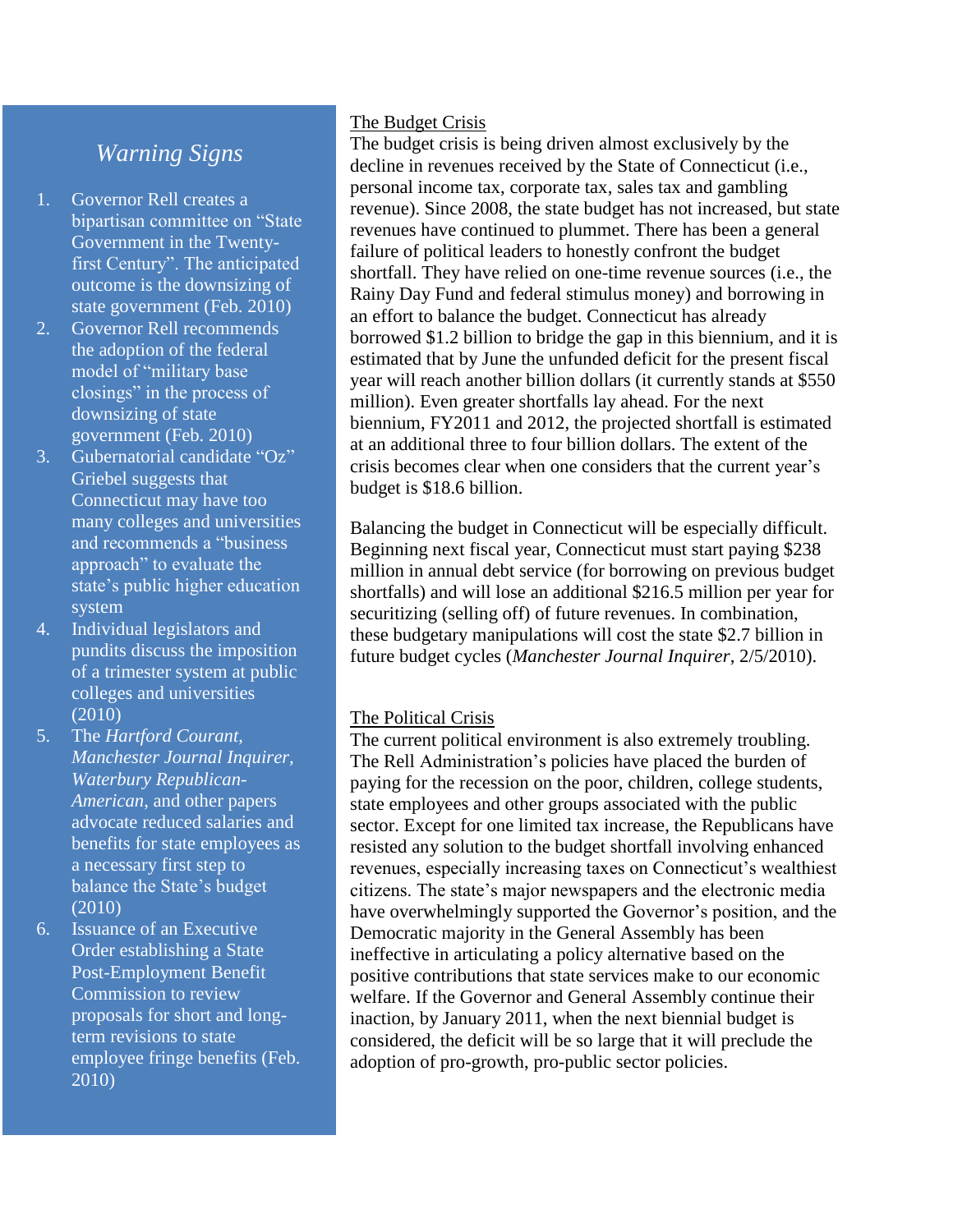Given the general expectation that the budgetary pie will continue to diminish in FY2011, 2012, and 2013, and the general lack of trust between the state's political stakeholders, there is a strong possibility that a "benefits scramble" will begin. Simply stated, a culture of "every man for himself" is a real possibility, as each state agency pursues a survival strategy of "beggar-thyneighbor." The full extent of the danger to CSU-AAUP members becomes clear when four facts are considered: (1) negotiations for a new CSU-AAUP Contract with the BOT will begin in the summer of 2011, just as the true dimensions of the shortfall become public; (2) the guarantee of employment for all state employees, negotiated by SEBAC as part of the Concession Agreement of 2009, will expire in June of 2011; (3) the SEBAC Contract with the state on healthcare and pension benefits expires in June 2017, and the next Governor if s/he serves two terms will renegotiate that agreement in an atmosphere of severe economic constraint; and (4) state support for CSU in the next biennial budget will almost certainly be lower than the current level of support, and legislators may be tempted to freeze tuition to appeal to voters. **In short, our salaries, working conditions, pensions and healthcare benefits, and jobs will be the subjects of negotiation in the near future.**

#### What is to be Done?

CSU-AAUP is committed to the SEBAC coalition and believes that it is in our interest to continue cooperative actions with other state unions. We have already engaged in discussions with UConn-AAUP and the Congress of Connecticut Community Colleges (4Cs) to solicit pledges of support for public higher education from gubernatorial candidates. However, **the best course of action appears to be a combination of SEBAC joint action and intensified organization and preparation by CSU-AAUP members**.

CSU-AAUP is initiating an action plan that calls for the participation of every AAUP member and the recruitment of their families, friends, students, and alumni supportive of CSU. We are asking the 3,200 members of CSU-AAUP to directly contact their state senators and representatives before and after the election of November 2010. Each member should also compose one CSU "success story" identifying student achievements or contributions by CSU to the state's population. These should be submitted to local newspapers, radio stations, shopping guides, and political websites before the November election. Further, we ask each department to sponsor some activity, event or program that will explain to the public the important contributions CSU makes to the workforce and the state's economic competitiveness. If our 3,200 members respond, a continuous flow of positive communications will be generated between now and the upcoming election. The number could approach 30,000 communications if family members and friends are recruited. Finally, President Walsh is seeking volunteers for a "Rapid Response Team" to draft editorial

### *CSU-AAUP Actions:*

- 1. Enthusiastic support for SEBAC programs of joint action
- 2. Meetings with gubernatorial candidates in cooperation with UConn-AAUP and the 4Cs
- 3. Testimonies before the Committee on Higher Education and Employment Advancement and the Appropriations Committee; ongoing lobbying
- 4. Participation in deliberations with Chancellor Carter and other CSU unions on possible cost-saving measures
- 5. Initiation and coordination of CSU grassroots campaign
- 6. SEBAC forum for gubernatorial candidates; members should attend and ask questions (March 13, Webster Hill School, W. Hartford, 10am-12:30pm)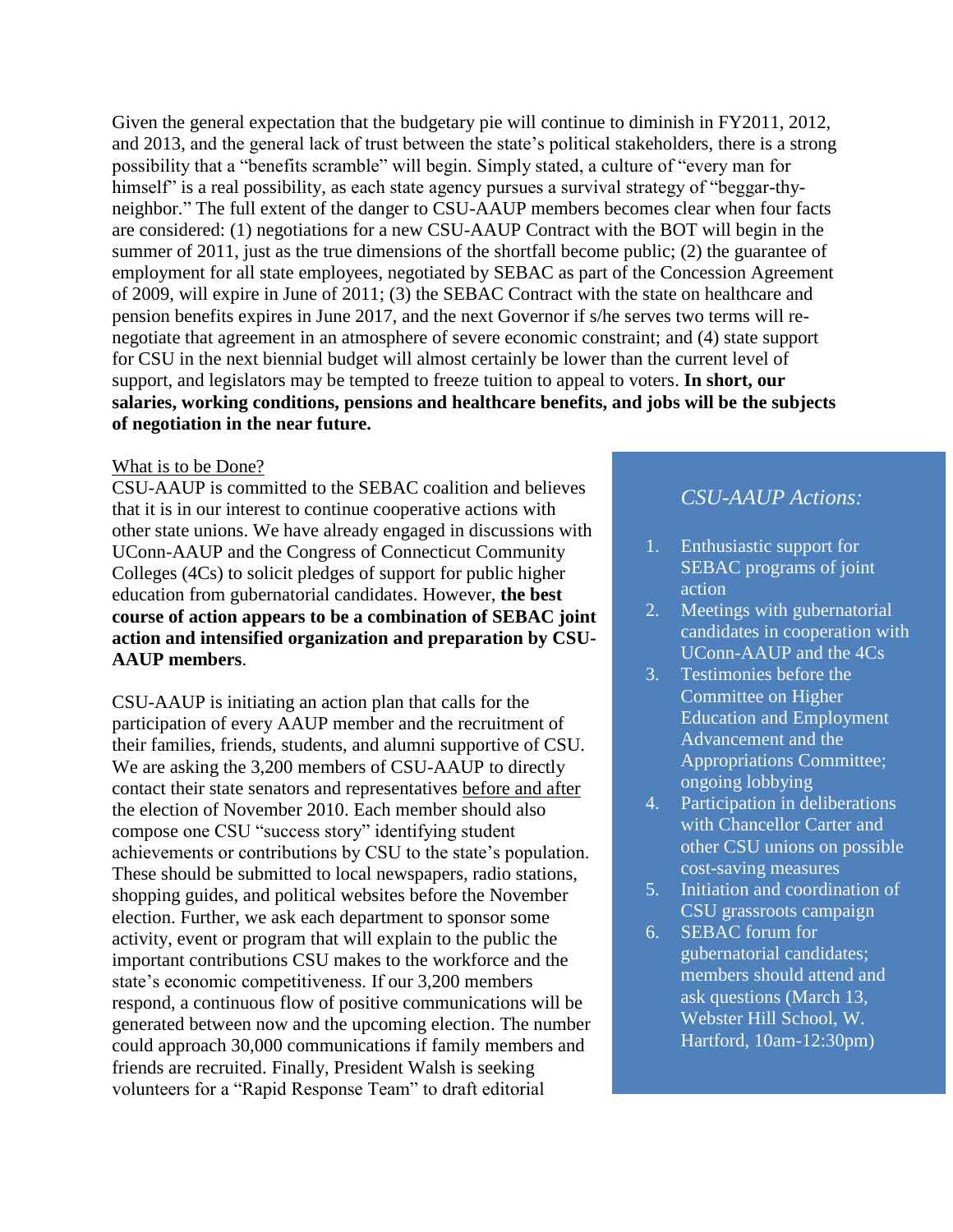responses to press reports and comments by candidates critical of CSU (contact Ellen Benson to sign up at bensonell@ccsu.edu).

Every professionally-appropriate opportunity should be utilized to inform students of the importance of the budget crisis to them. Since our students have experienced a series of increases in tuition and fees, it should not be difficult to generate interest within student organizations (i.e., student government, academic clubs, etc.). Students should be told that studies show graduation and retention rates suffer greatly during times of budgetary rescission and usually do not return to pre-crisis levels for ten to fifteen years. Students should understand that the curtailment of programs and courses will negatively impact their chances of graduation. CSU currently has 36,500 students, and most of those students have parents and siblings/friends who hope to attend CSU in the future. In addition, there are at least 180,000 CSU alumni currently living in Connecticut. This kind of a mobilization program could produce an additional 200,000 positive communications about CSU. In a state with approximately 3.5 million citizens, a total of a quarter of a million messages could be generated from our grassroots campaign. In the worst case scenario of competition for funding with UConn and the Community Colleges, a quarter of a million messages supporting CSU could be politically decisive.

CSU-AAUP cannot conduct this campaign without your help. In order for a mass mobilization campaign to be successful, every member must make the commitment to carry out the steps outlined above. To this end, AAUP has attached a CSU "fact sheet," and we ask that questions about the campaign be directed to Communications Associate Ellen Benson by email (bensonell@ccsu.edu). Faculty members serving as advisors to student organizations, as well as the leaders of faculty bodies, have a unique opportunity to communicate the full extent of the budget crisis to the CSU community. Many of us may also be in a position to discuss state support for higher education as a policy issue in our courses. **On March 13, 2010, SEBAC is sponsoring a forum for gubernatorial candidates at which union members will be allowed to ask questions. The forum will be held at Webster Hill School in West Hartford between 10am-12:30pm. Please plan to attend.** 

President Walsh will be holding open membership meetings on each of the four campuses in the near future. Please plan to attend and contribute your ideas to our grassroots campaign.